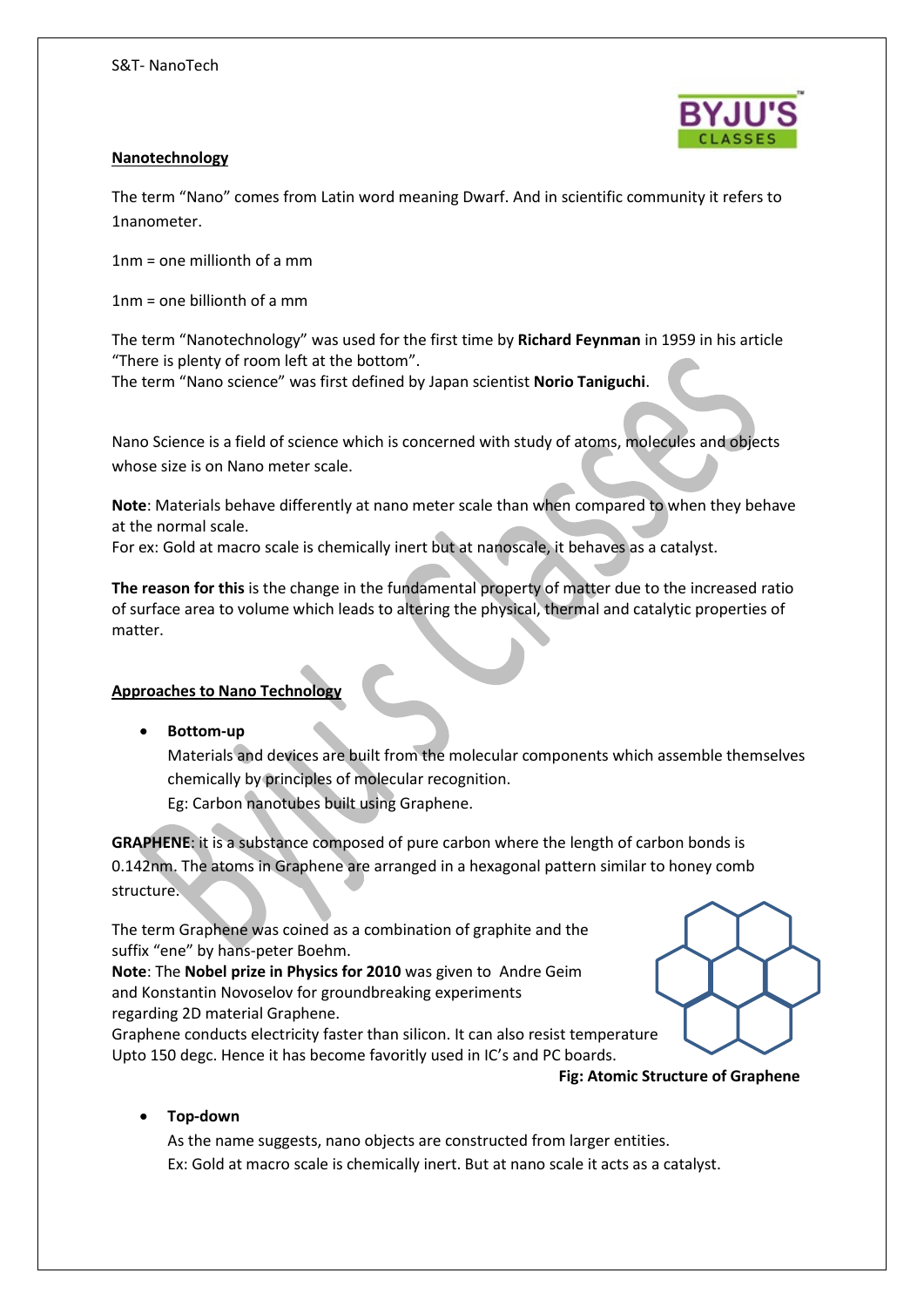#### S&T- NanoTech

#### **Applications of Nanotechnology**

#### 1. **Nanoparticles**

These are tiny particles that have special properties that are used in some areas which has very high significance.

For eg: Nanoparticles of Titanium dioxide is used in some suntan lotions and cosmetics. These tiny particles are transparent on skin and can absorb and reflect UV rays.

### 2. **Nano medicine**

It is the field of technology where Nano materials and devices are designed for medical purposes of

- Diagnosis
- Prevention of disease
- Treatment of injury
- Drug delivery

# **Bioavailability of drug**

It is the science of ensuring the presence of drug molecules in the perfect place of the body with perfect amount of medicine where it will do most good.

#### **Nano Pharmacology**

It is the science which involves linking up of fabricated nanomaterials to biologically active compounds or molecules to be used as probes and drugs to identify and target abnormal cells.

#### **Nanorobots**

Medical nanorobots would circulate freely throughout the body when injected into the blood stream. These would carry drugs which will be selectively released on coming in contact with the abnormal cell.

# 3. **Military applications**

Bio-medical engineers are trying to develop nano-mechanical olfactory sensors (NOSE) to detect characteristic substances.

Smart dust may be deployed for stealthy monitoring of a hostile environment.

# **Potential hazards due to Nanotechnology**

Critics of Nanotechnology point the potential toxicity to new class of nano substances that might alter balance both ecologically and for a person individually. Scientists term this as **Nano Pollution.**

#### **NanoPollution**

It is the generic term given for all waste generated by nanodevices or during the nanomaterial manufacturing process.

Ex: Nanoparticles of Titanium dioxide that is used in sunscreen lotions and cosmetics can get into food chain and cause ageing of colon cells.

Cadmium selenide nanoparticles can cause cadmium poisoning.